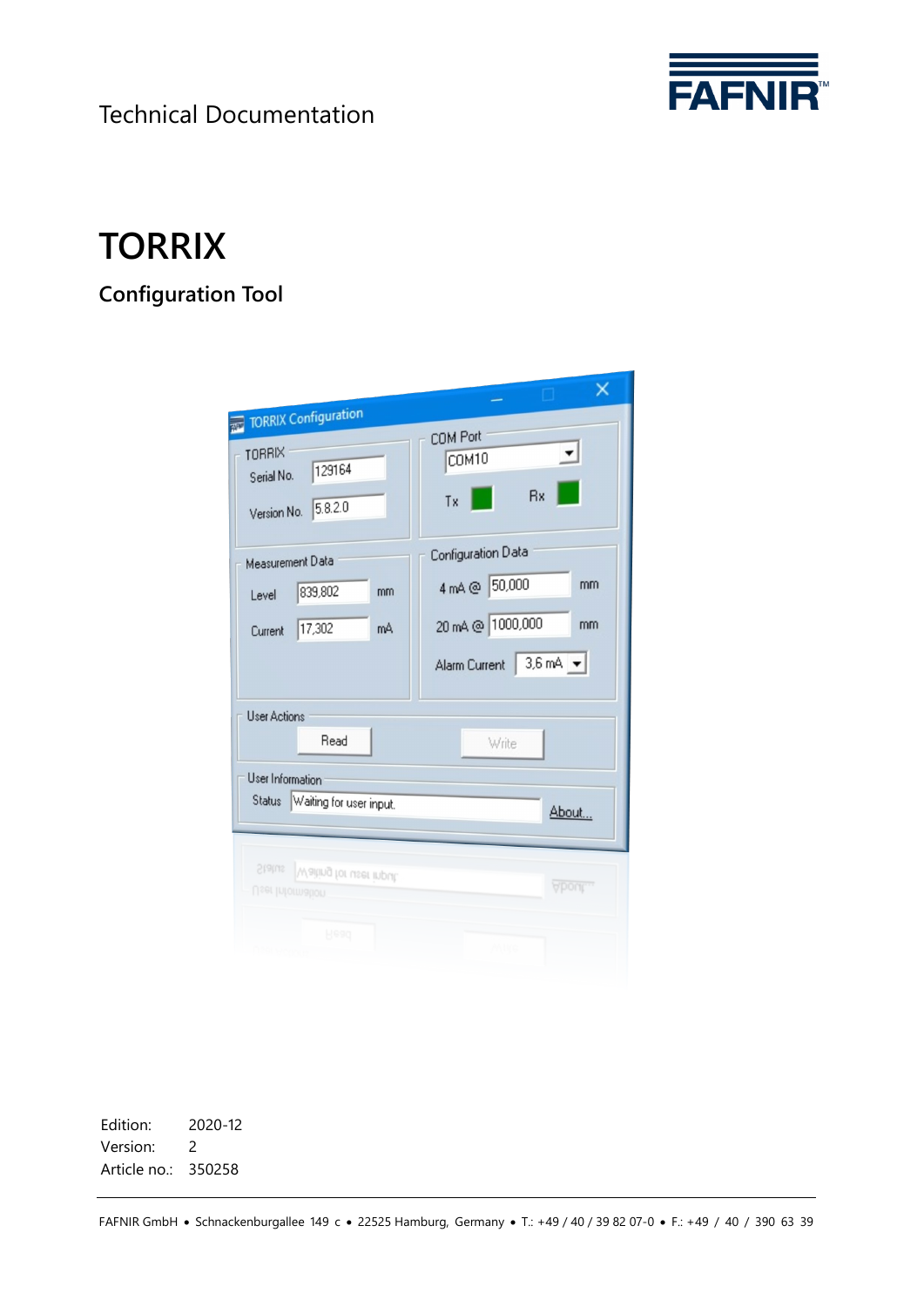

# **Table of Contents**

| $1 \quad$      |  |
|----------------|--|
| $2^{\circ}$    |  |
| 3 <sup>7</sup> |  |
| $\overline{4}$ |  |
| 5 <sup>1</sup> |  |
| 6              |  |

© Copyright:

Reproduction and translation are permitted solely with the written consent of the FAFNIR GmbH. The FAFNIR GmbH reserves the right to carry out product alterations without prior notice.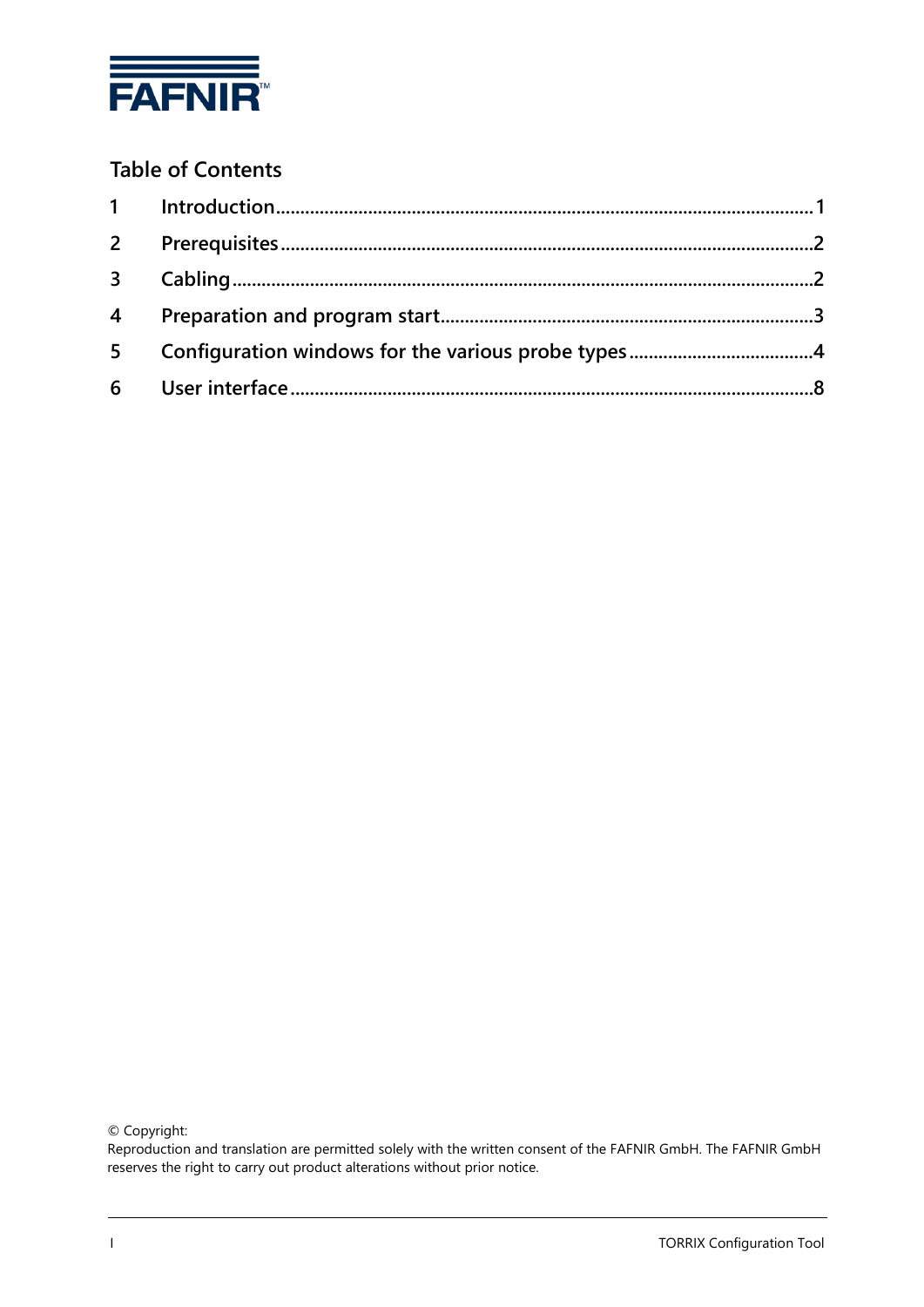

## <span id="page-2-0"></span>**1 Introduction**

The high-precision and robust level sensor TORRIX is designed to provide continuous gauging of liquid media filling levels in tanks. This method is particularly ideal where level measurements are required to be extremely accurate, such as in the chemical industry.

Depending on the level, the TORRIX outputs corresponding measurement signals in the range from 4 to 20 mA or a digital communication protocol. Operating on a digital protocol (e.g. Modbus), the TORRIX can output the position of two floats as well as the temperature. The following versions of the TORRIX are available with a cable connection or M12 connector:

- TORRIX
- TORRIX C / CVT with 4... 20 mA or Hart<sup>®</sup> protocol output
- TORRIX SC with FAFNIR Universal Device Protocol
- TORRIX RS485 with MODBUS protocol
- TORRIX RS485 with FDA protocol
- TORRIX RS with FAFNIR Universal Device Protocol

This document describes how to configure a TORRIX using the TORRIX Configuration Tool and a PC / notebook.

With the configuration tool, depending on the TORRIX version various measured values are read and certain parameters can be set, e.g. the measuring points high and low, float positions, or fault current. Corresponding warnings are issued in the event of an error.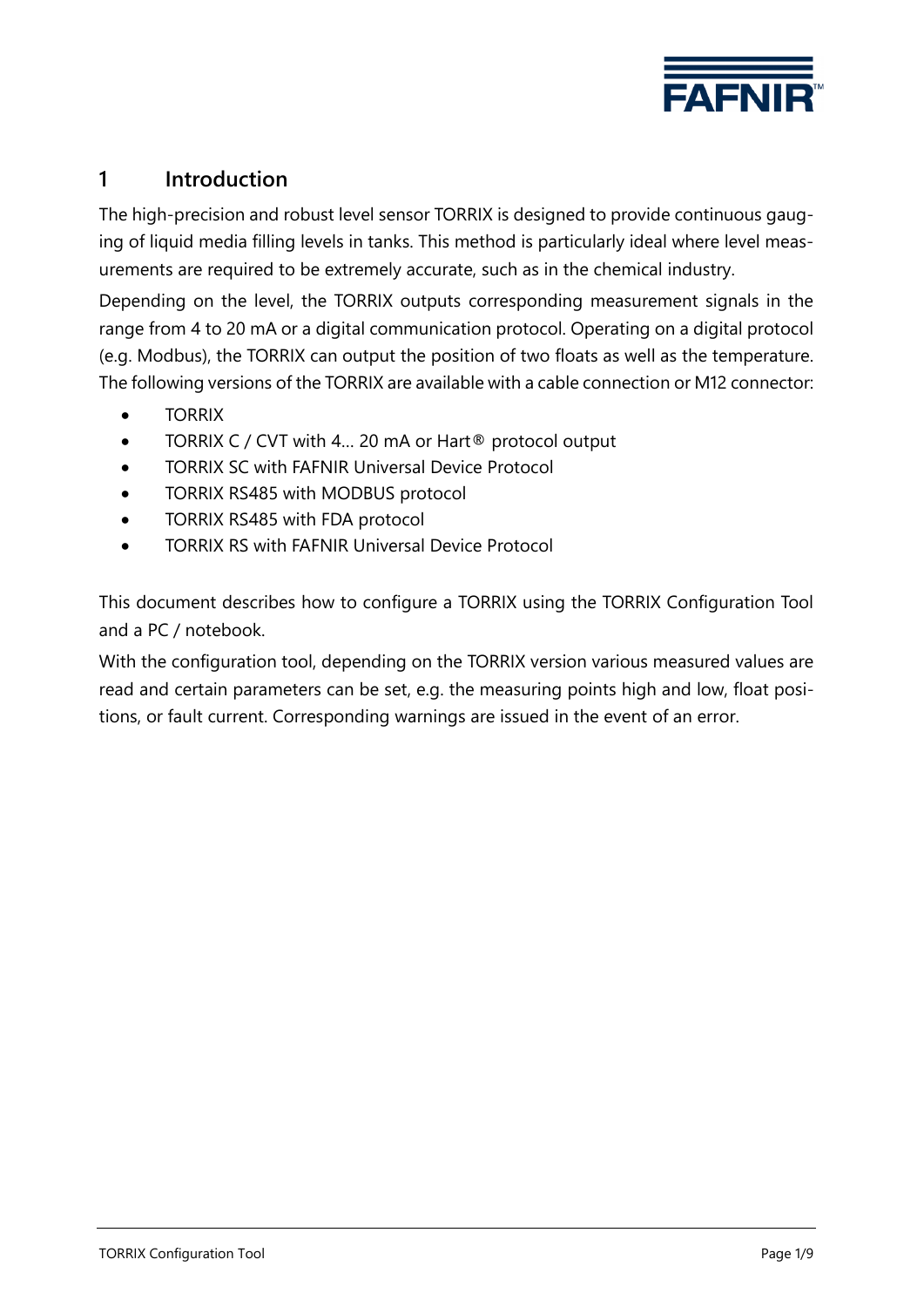

## <span id="page-3-0"></span>**2 Prerequisites**

- (1) PC / notebook with Microsoft Windows XP or newer operating system (32/64 bit)
- (2) free USB port for the FAFNIR USB adapter
- (3) Adapter
	- (a) For TORRIX without M12 connector: M12 adapter, art. no. 900223 and FAFNIR USB adapter [TORRIX], see item (3b)
	- (b) For TORRIX with M12 connector: For TORRIX C/SC: FAFNIR USB adapter [TORRIX], art. no. 900185 For TORRIX RS: FAFNIR USB adapter [TORRIX], art. no. 900187

## <span id="page-3-1"></span>**3 Cabling**

- (1) For TORRIX versions without an M12 connector, please install the M12 adapter first
- (2) Connect the TORRIX with the M12 plug of the FAFNIR USB adapter.
- (3) Connect the FAFNIR USB adapter to your PC / notebook.

For further information on wiring the TORRIX without an M12 connector, see the technical documentation:



TORRIX 5.5, art. no. 350335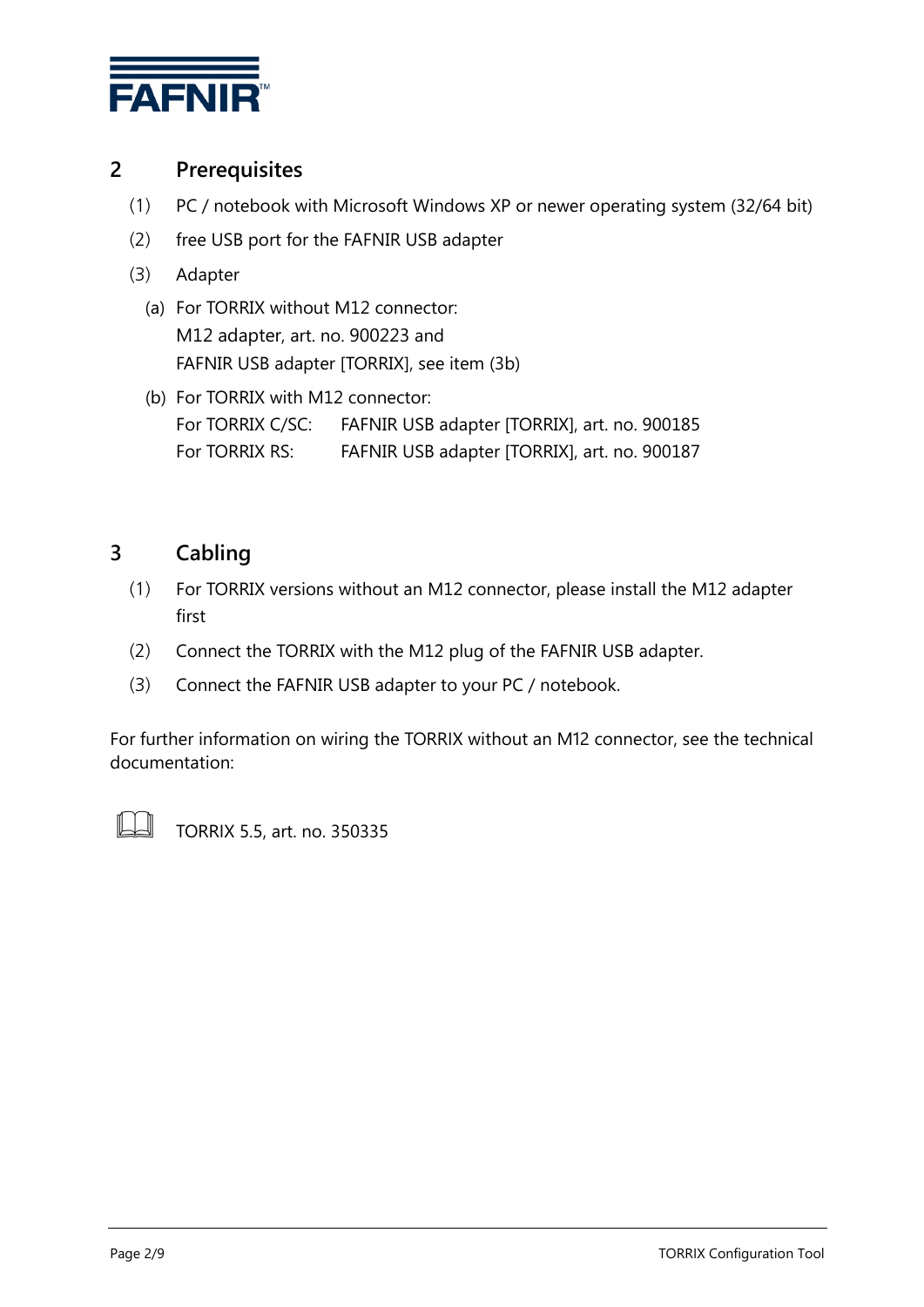

# <span id="page-4-0"></span>**4 Preparation and program start**

- (1) Copy the TORRIX Configuration Tool to the desired folder on your PC or notebook. No installation is necessary.
- (2) Start the TORRIX Configuration Tool on your computer. As soon as the Configuration Tool has been started, the following window opens.

| TORRIX Configuration                                           |                                    |
|----------------------------------------------------------------|------------------------------------|
| Probe Data<br>Serial No.<br>Version No.                        | <b>COM Port</b><br>select COM Port |
|                                                                |                                    |
| <b>User Actions</b><br>Read                                    | Write                              |
| User Information<br>Please select correct COM port.<br>Status: | About                              |

(3) Select the related COM port used by the interface.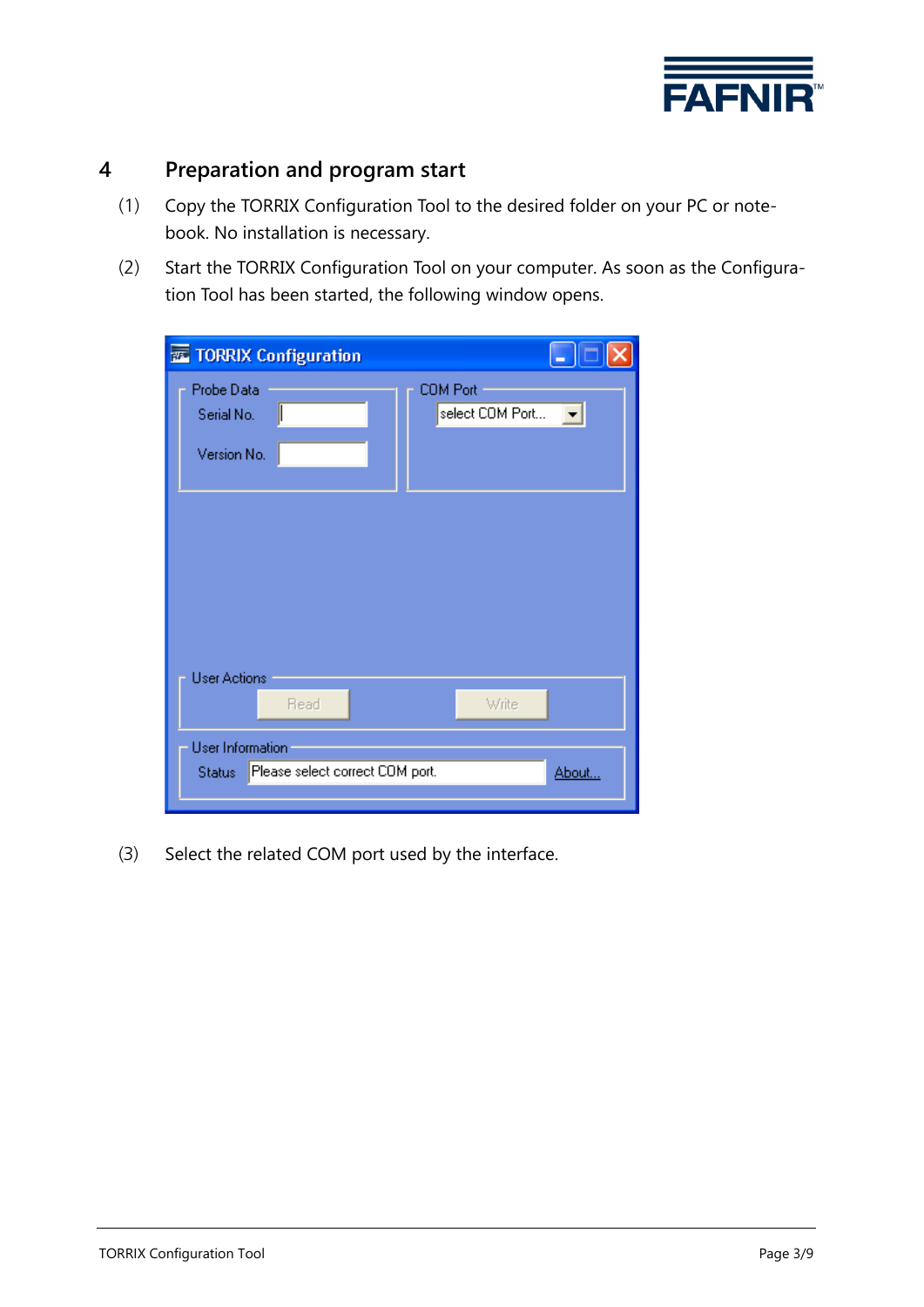

- (4) After the right COM port has been selected the configuration tool is establishing a connection to the TORRIX.
- − If the probe is not supported, the following warning message appears: 'The connected probe is not supported.'
- − If the probe is supported, a corresponding configuration window with detailed probe information appears depending on the probe type.

# <span id="page-5-0"></span>**5 Configuration windows for the various probe types**

| <b>TORRIX Configuration</b>                                                                                   |                                                                                               |  |  |
|---------------------------------------------------------------------------------------------------------------|-----------------------------------------------------------------------------------------------|--|--|
| TORRIX<br>129164<br>Serial No.<br>5.8.2.0<br>Version No.                                                      | <b>COM Port</b><br>COM10<br>Tx<br><b>Bx</b>                                                   |  |  |
| Measurement Data<br>839,802<br>Level<br>mm<br>17,302<br>Current<br>mÁ                                         | Configuration Data<br>4 mA @ 50,000<br>mm<br>20 mA @ 1000,000<br>mm<br>Alarm Current 3,6 mA v |  |  |
| <b>User Actions</b><br>Read<br>Write<br>User Information<br>Waiting for user input.<br><b>Status</b><br>About |                                                                                               |  |  |

Probe type: TORRIX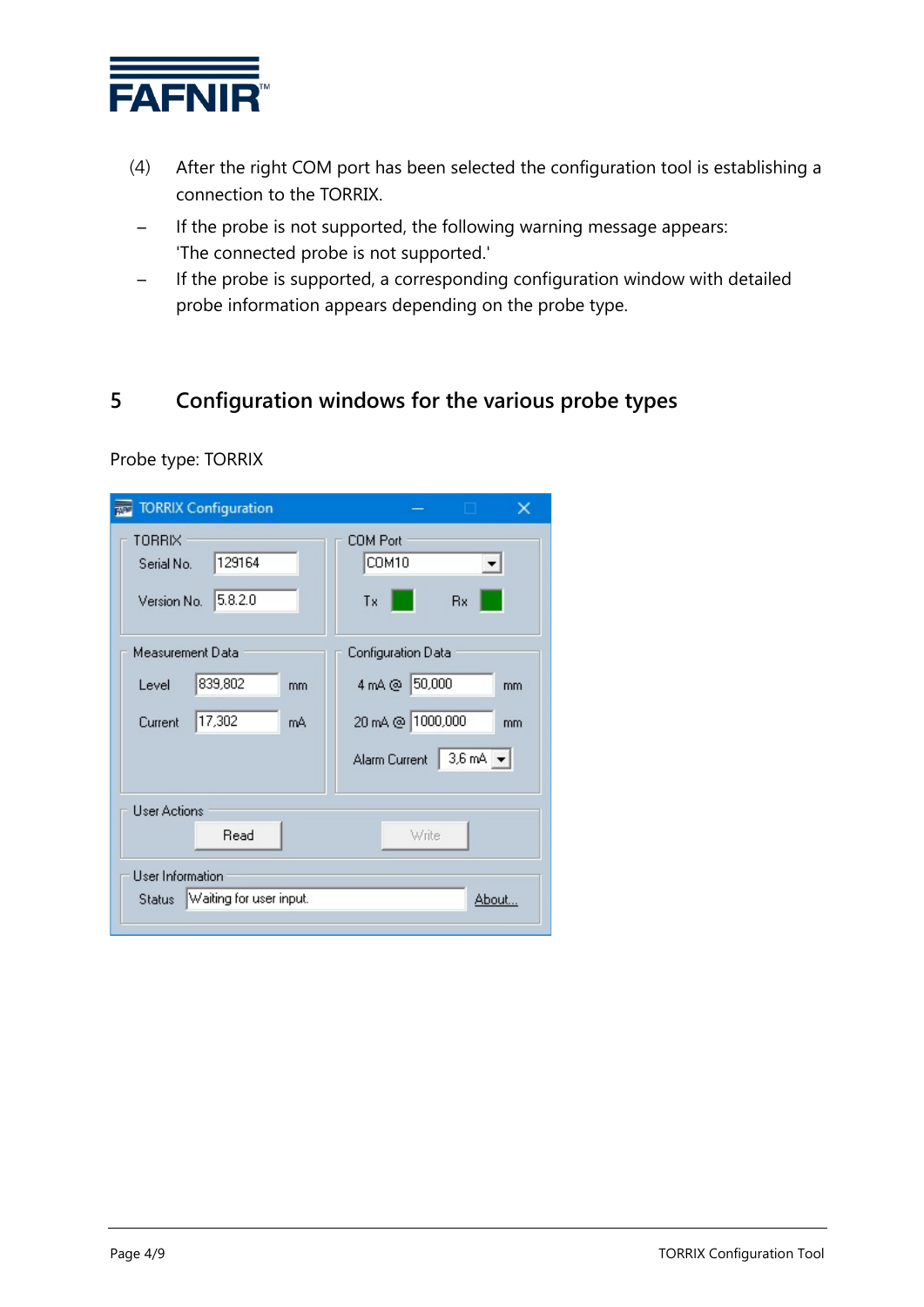

# Probe type: TORRIX Hart

| <b>TORRIX Configuration</b>                                   | n a s<br>×                                                                 |  |  |
|---------------------------------------------------------------|----------------------------------------------------------------------------|--|--|
| TORRIX-HART<br>129164<br>Serial No.<br>5.8.1.5<br>Version No. | COM Port<br>COM10<br>Tx<br><b>Bx</b>                                       |  |  |
| Measurement Data                                              | Configuration Data                                                         |  |  |
| 2505,790<br>Level<br>mm                                       | 4 mA @ 50,000<br>mm                                                        |  |  |
| 19,409<br>Current<br>mA.                                      | 20 mA @ 2600,000<br>mm<br>$ 21.5 \text{ mA} \cdot \cdot $<br>Alarm Current |  |  |
| <b>User Actions</b><br>Read<br>Write                          |                                                                            |  |  |
| User Information<br>Waiting for user input.<br><b>Status</b>  | About                                                                      |  |  |

## Probe type: TORRIX C/CVT with 4 … 20 mA

| <b>TORRIX Configuration</b>                                  | n<br>×                        |
|--------------------------------------------------------------|-------------------------------|
| TORRIX-C<br>129164<br>Serial No.<br>15.8.1.5<br>Version No.  | COM Port<br>COM10<br>Τx<br>Вx |
| Measurement Data                                             | Configuration Data            |
| 1337,757<br>Level<br>mm                                      | 4 mA @ 100,000<br>mm          |
| 14,423<br>Current<br>mA                                      | 20 mA @ 2000,000<br>mm        |
|                                                              | Alarm Current 21,5 mA v       |
| <b>User Actions</b>                                          |                               |
| Read                                                         | Write                         |
| User Information<br>Waiting for user input.<br><b>Status</b> | About                         |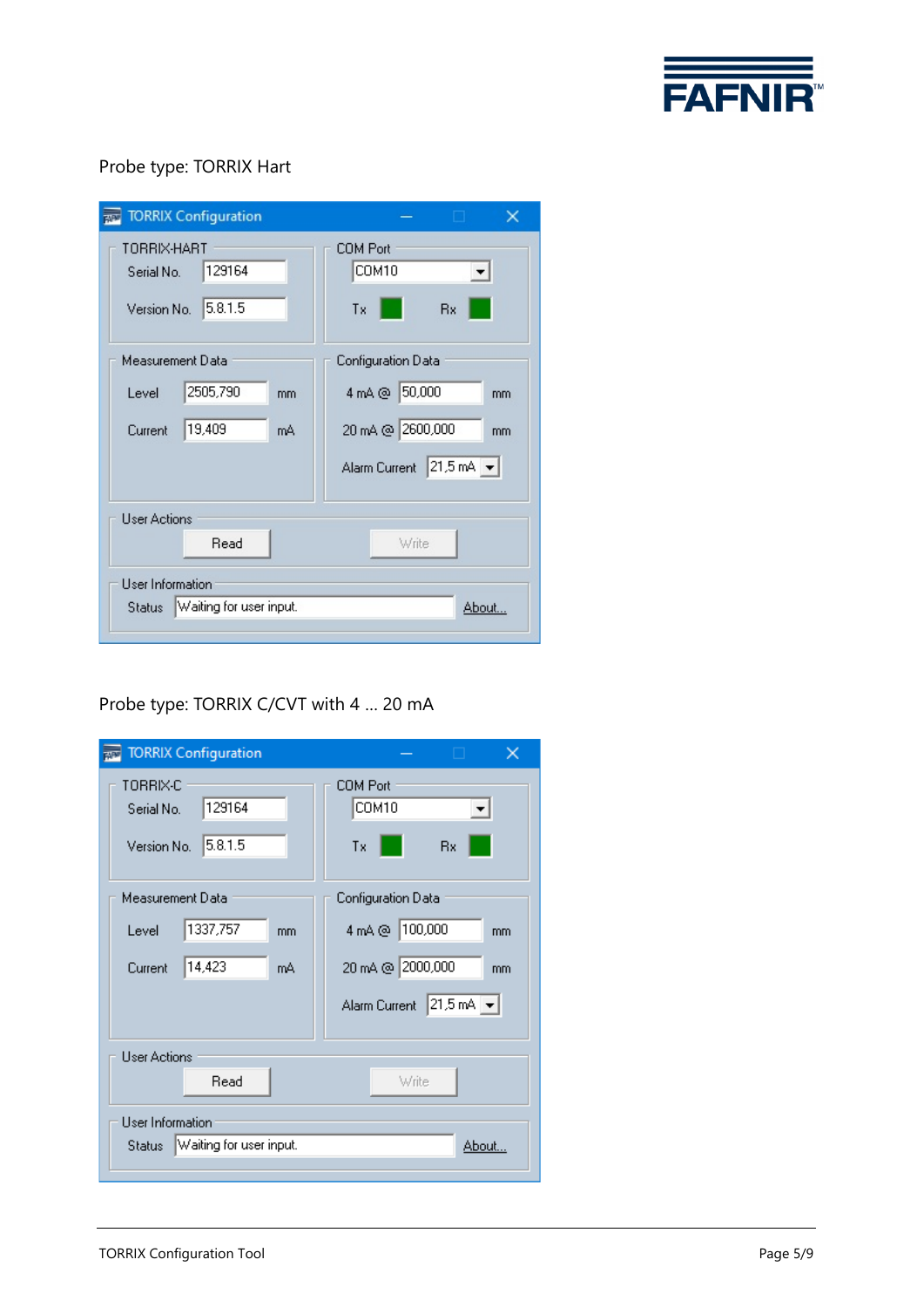

Probe type: TORRIX C Hart

| <b>TORRIX Configuration</b>                                     | n.<br>×                                         |  |  |
|-----------------------------------------------------------------|-------------------------------------------------|--|--|
| TORRIX-C_HART<br>129164<br>Serial No.<br>5.7.4.2<br>Version No. | <b>COM Port</b><br>COM10<br>Tx<br><b>Bx</b>     |  |  |
| Measurement Data                                                | Configuration Data                              |  |  |
| 1871,423<br>Level<br>mm                                         | 4 mA @ 100,000<br>mm                            |  |  |
| 18,917<br>Current<br>mA.                                        | 20 mA @ 2000,000<br>mm                          |  |  |
|                                                                 | $3.6 \text{ mA}$ $\rightarrow$<br>Alarm Current |  |  |
| <b>User Actions</b><br>Read<br>Write                            |                                                 |  |  |
| User Information<br>Waiting for user input.<br><b>Status</b>    | About                                           |  |  |

Probe type: TORRIX RS (not configurable)

| <b>TORRIX Configuration</b>                                 |    |                                |       |           | × |
|-------------------------------------------------------------|----|--------------------------------|-------|-----------|---|
| TORRIX-RS<br>129164<br>Serial No.<br>5.8.1.5<br>Version No. |    | <b>COM Port</b><br>COM10<br>Tx |       | <b>Bx</b> |   |
| Measurement Data                                            |    |                                |       |           |   |
| 22,4<br>Temp.                                               | ۰c |                                |       |           |   |
| 1773,777<br>Float <sub>1</sub>                              | mm |                                |       |           |   |
| 403,915<br>Float 2                                          | mm |                                |       |           |   |
| <b>User Actions</b><br>Read                                 |    |                                | Write |           |   |
| User Information                                            |    |                                |       |           |   |
| Waiting for user input.<br><b>Status</b>                    |    |                                |       | About     |   |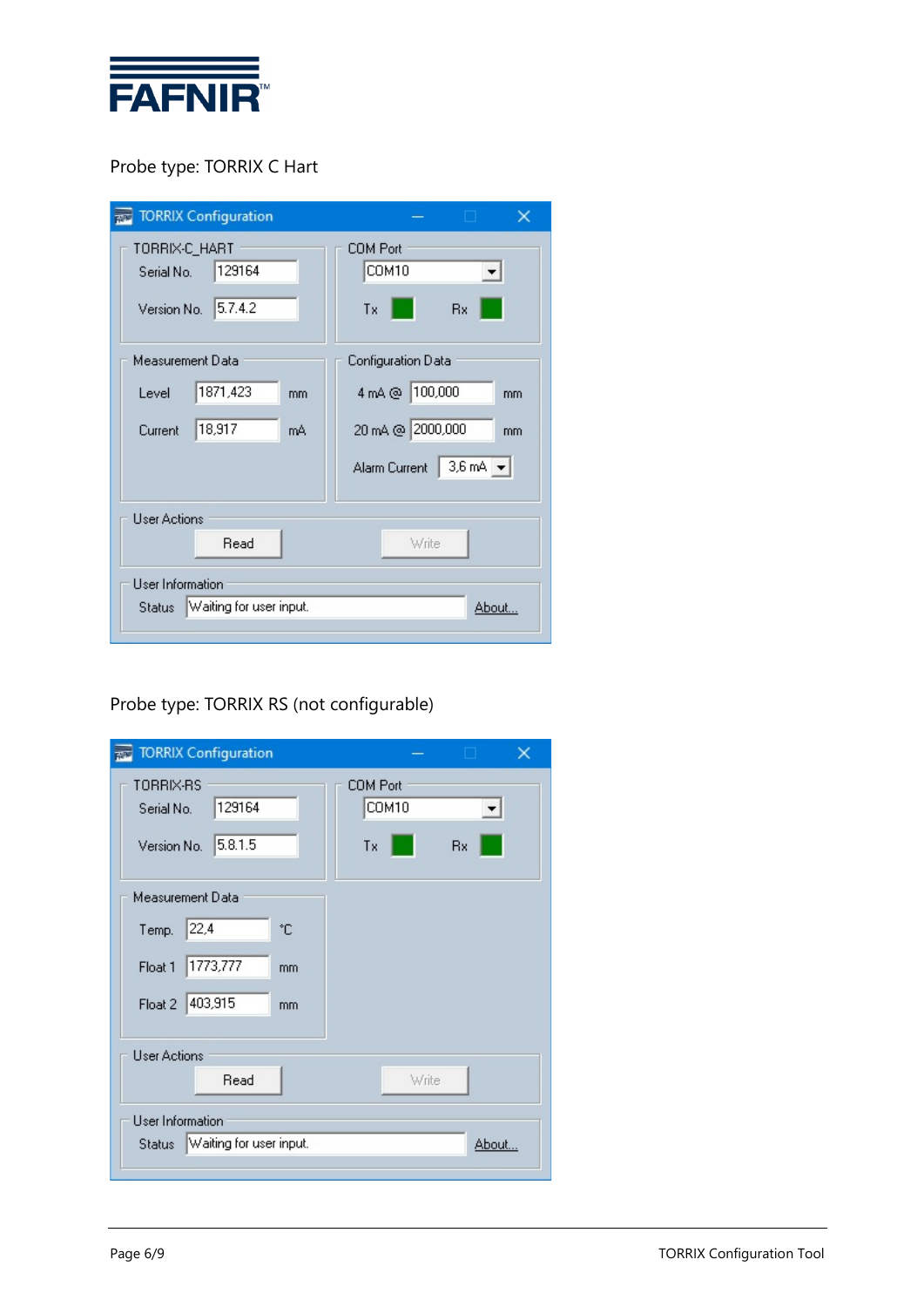

# Probe type: TORRIX RS D

| <b>TORRIX Configuration</b>                                           | n.<br>×                                     |  |  |
|-----------------------------------------------------------------------|---------------------------------------------|--|--|
| TORRIX-RS-D<br>2800<br>Serial No.<br>5.7.3.3<br>Version No.           | <b>COM Port</b><br>COM10<br>Tx<br><b>Bx</b> |  |  |
| Measurement Data                                                      | Configuration Data                          |  |  |
| 18,6<br>۰c<br>Temp.                                                   | 192<br>Α<br><b>Address</b>                  |  |  |
| 876,935<br>Float 1<br>mm                                              | 7,568<br>Float 1<br>mm                      |  |  |
| 312,279<br>Float 2<br>mm                                              | 6,568<br>Float 2<br>mm                      |  |  |
| <b>User Actions</b><br>Read<br>Write                                  |                                             |  |  |
| User Information<br>Waiting for user input.<br><b>Status</b><br>About |                                             |  |  |

## Probe type: TORRIX RS M

| <b>TORRIX Configuration</b>                                           | ×                                           |  |  |  |
|-----------------------------------------------------------------------|---------------------------------------------|--|--|--|
| TORRIX-RS-M<br>129164<br>Serial No.<br>5.7.3.10<br>Version No.        | <b>COM Port</b><br>COM10<br>Tx<br><b>Bx</b> |  |  |  |
| Measurement Data                                                      | Configuration Data                          |  |  |  |
| 22,9<br>۰c<br>Temp.                                                   | $\overline{1}$<br>Α<br><b>Address</b>       |  |  |  |
| 2301,044<br>Float 1<br>mm                                             | 9,000<br>Float 1<br>mm                      |  |  |  |
| 589,392<br>Float 2<br>mm                                              | 9,000<br>Float 2<br>mm.                     |  |  |  |
| <b>User Actions</b><br>Read<br>Write                                  |                                             |  |  |  |
| User Information<br>Waiting for user input.<br><b>Status</b><br>About |                                             |  |  |  |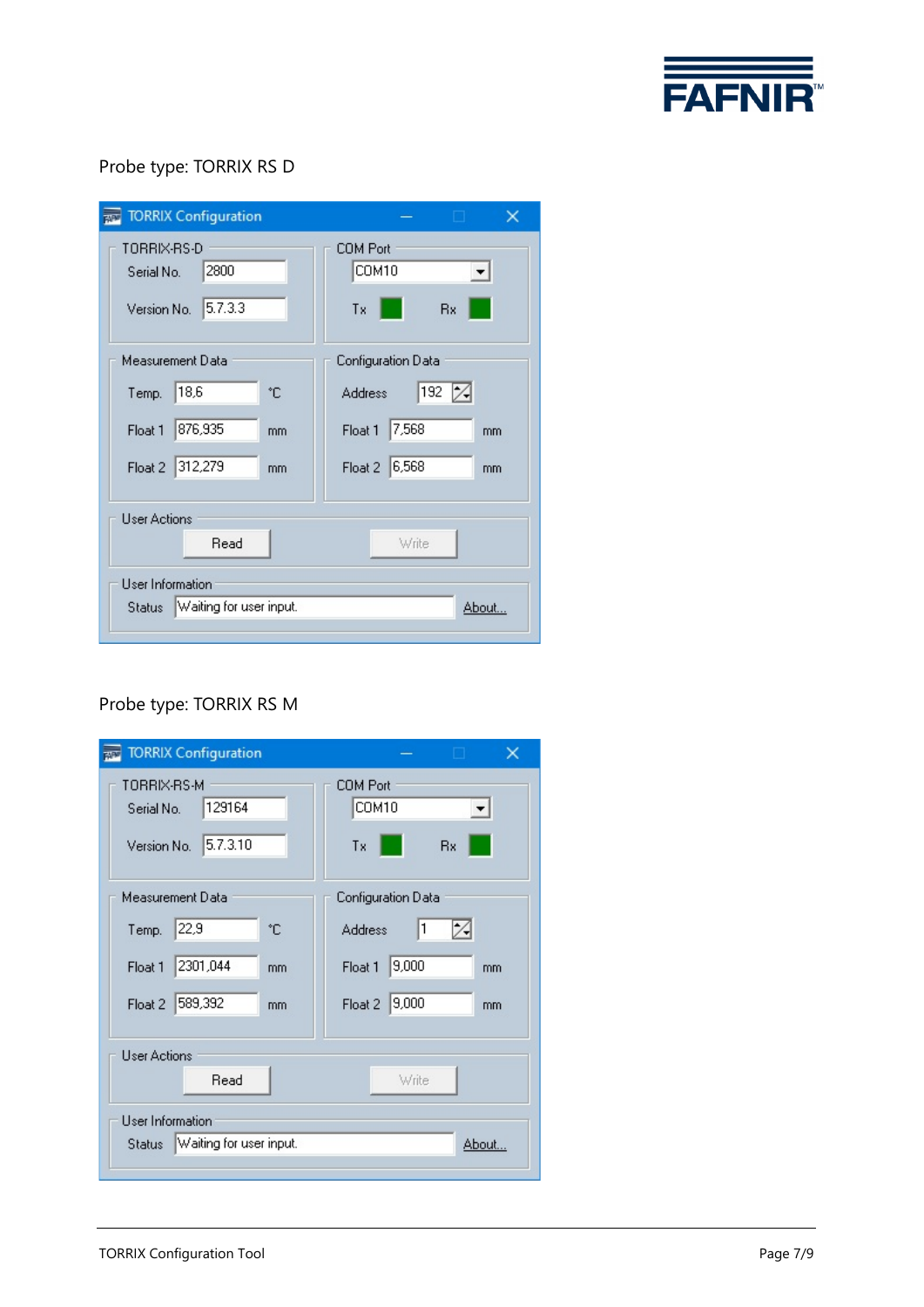

# <span id="page-9-0"></span>**6 User interface**

The program window is split up into these different sections:

- TORRIX ... (Probe data)
- COM Port
- Measurement Data
- Configuration Data
- User Actions
- User Information

#### **TORRIX ... (Probe data)**

This section shows probe type, the serial number and the firmware version of the connected probe.

#### **COM Port**

This section shows the number of the selected COM port and the status of the transmit and receive line.

#### **Measurement Data**

This section shows the measurement data read from the connected probe. The content of this section varies depending on the connected probe type. To update the measurement data, press the "Read" button in the section "User Actions".

#### **Configuration Data**

This section shows the configuration data read from the connected probe. The content of this section varies depending on the connected probe type. To read the existing configuration data of the probe press the button "Read" in the section "User Actions". To write down new configuration data to the probe press the button "Write" in the section "User Actions". Note that the button "Write" will only be enabled after a change to the existing configuration data has been made. If you want to undo changes to the configuration data that have not been transferred to the probe use the button "Read".

The following configuration values can be adjusted with the different types of TORRIX probes.

#### TORRIX / TORRIX C / TORRIX CVT

- 4 mA point
- 20 mA point
- Alarm current

#### TORRIX RS485 with MODBUS protocol

- Communication address in the range of 1 to 247
- Offset of float 1 (upper float)
- Offset of float 2 (lower float)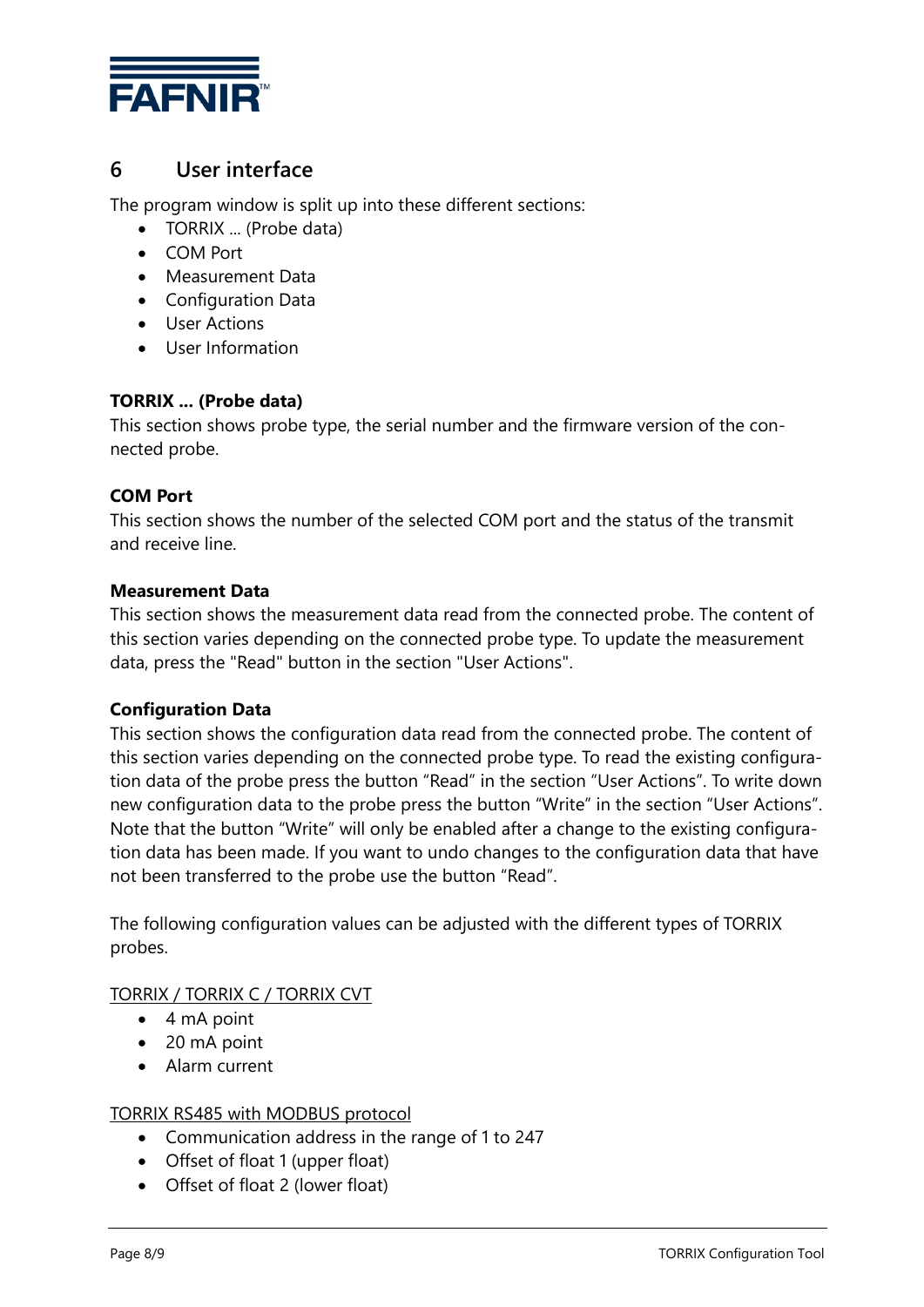

TORRIX RS485 with FDA protocol

- Communication address in the range of 192 to 253
- Offset of float 1 (upper float)
- Offset of float 2 (lower float)

### **User Actions**

This section contains two buttons. The button "Read" for reading measurement and configuration data from the connected probe and the button "Write" to writing down changed configuration data to the probe.

#### **User Information**

This section informs the user about what's currently going on.